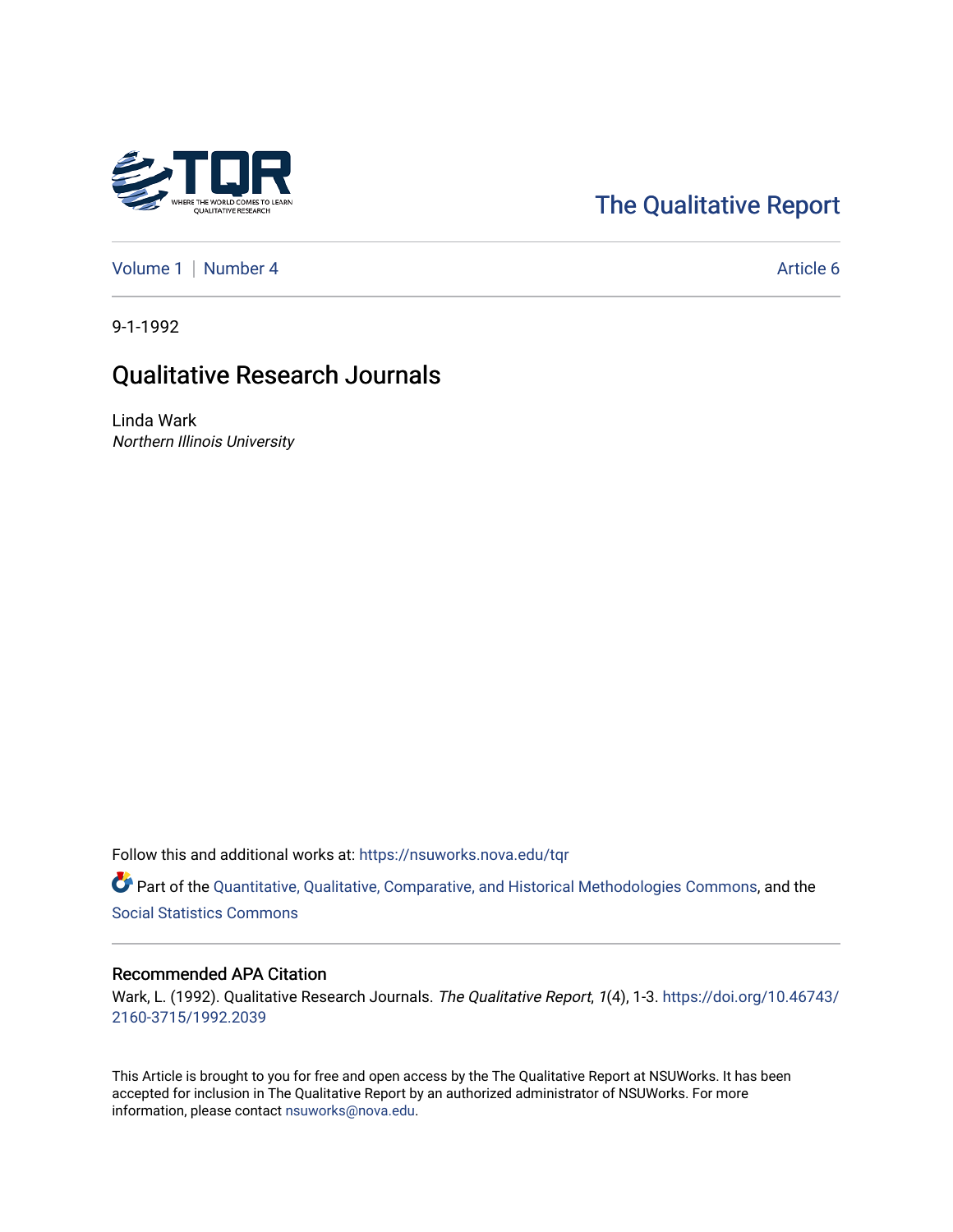

### Qualitative Research Journals

### Keywords

qualitative research

### Creative Commons License



This work is licensed under a [Creative Commons Attribution-Noncommercial-Share Alike 4.0 License](https://creativecommons.org/licenses/by-nc-sa/4.0/).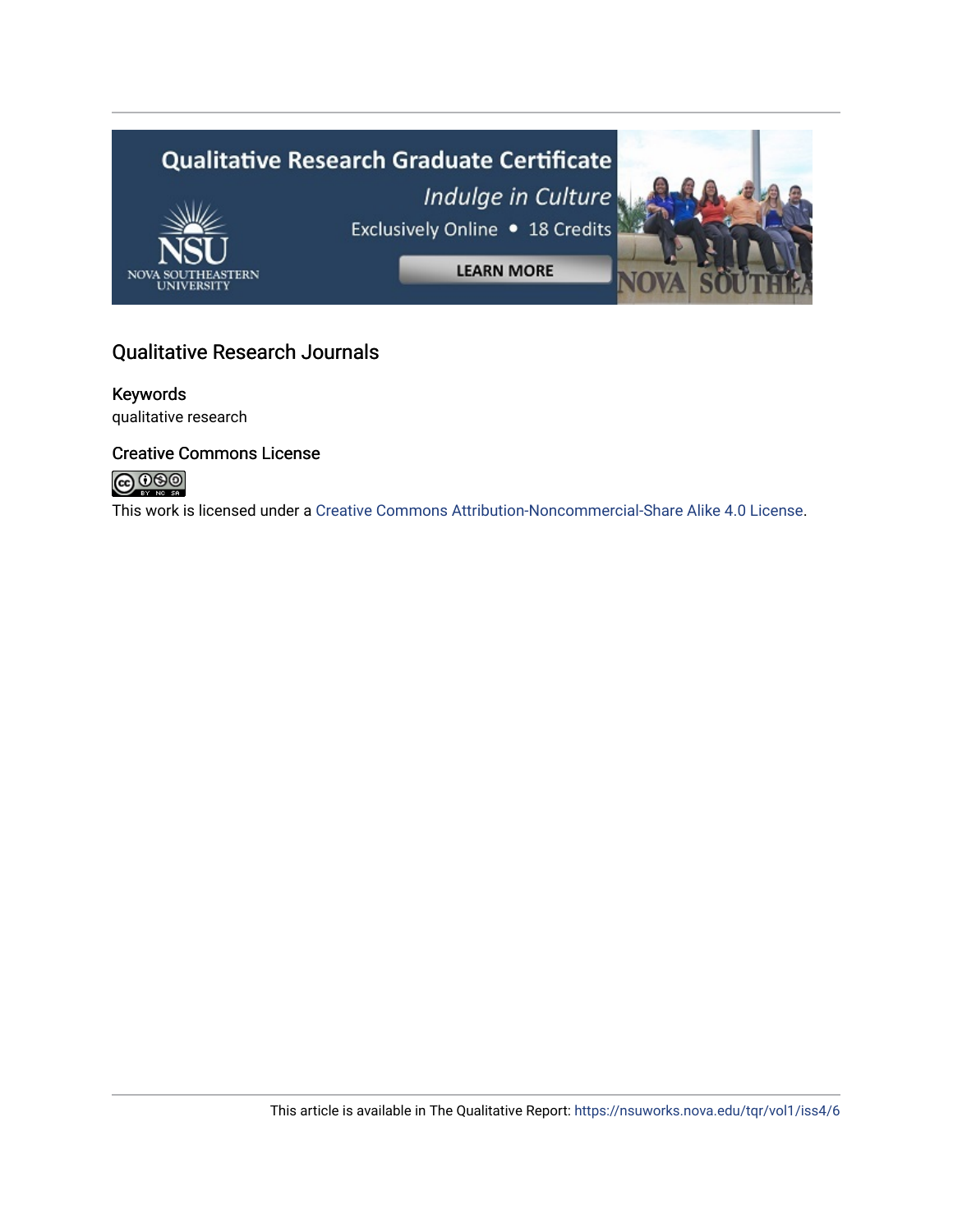#### **Qualitative Research Journals**

#### **by Linda Wark**

*The Qualitative Report*, Volume 1, Number 4, Fall, 1992

The following is a list of journals which have published and/or will publish qualitative research:

*Advanced Nursing Science Affilia American Behavioral Scientist American Educational Research Journal American Journal of Occupational Therapy American Journal of Sociology American Psychologist American Sociological Review Anthropology and Education Quarterly BIOGRAF Clinical Ethnography Communication Research Culture, Medicine and Psychiatry Educational Researcher Exceptional Children Families in Society Family Medicine Family Process Family Relations Family Systems Medicine Family Therapy Case Studies Forum Qualitative Sozialforschung / Forum: Qualitative Social Research Health Communication Heart and Lung Holistic Nursing Practice Human Organization Human Relations Human Resource Development Quarterly Human Resource Development International Humanistic Psychologist International Journal of Offender Therapy and Comparative Criminology International Journal of Qualitative Studies in Education International Review of Sport Sociology Janus Head* www.janushead.org *Journal of Advertising Journal of Aging Studies*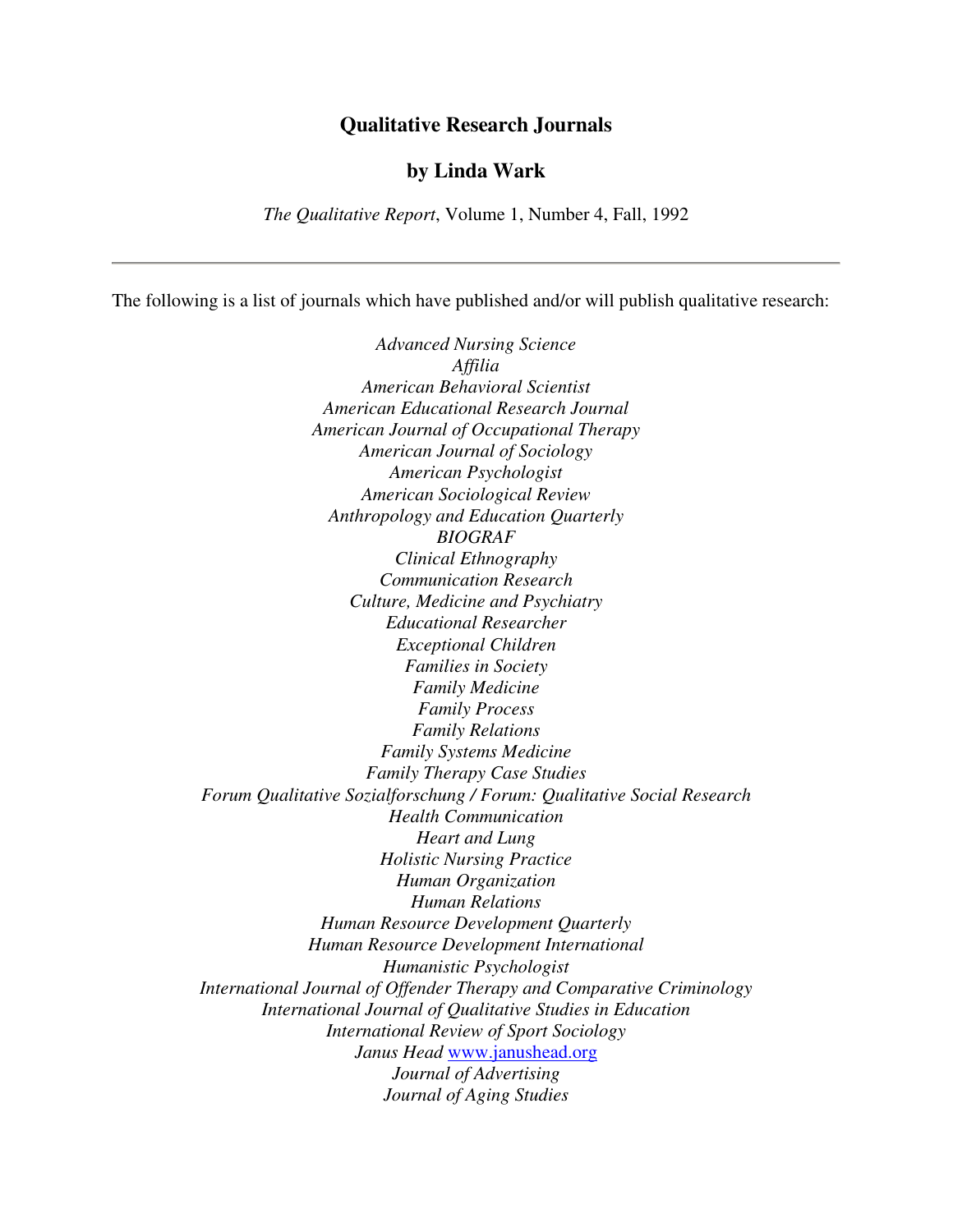*Journal of Applied Behavioral Science Journal of Business Research Journal of Consumer Research Journal of Contemporary Ethnography Journal of Counseling and Development Journal of Counseling Psychology Journal of Creative Inquiry Journal of Educational and Psychological Consultation Journal of Family Issues Journal of Family Nursing Journal of Family Practice Journal of Family Psychology Journal of Family Psychotherapy Journal of Humanistic Psychology Journal of Marital and Family Therapy Journal of Marketing Journal of Marketing Research Journal of Marriage and the Family Journal of Phenomological Psychology Journal of Police Science and Administration Journal of Popular Culture Journal of Retailing Journal of Social and Behavioral Sciences Journal of Social and Personal Relationships Journal of Voluntary Action Medical Anthropology Quarterly Methods: A Journal for Human Science Nursing Research Nursing Science Quarterly Occupational Therapy Journal of Research Psychiatry: Interpersonal and Biological Processes Psychological Reports Psychotherapy Qualitative Health Research Qualitative Inquiry Qualitative Social Work: Research and Practice Qualitative Sociology Quality and Quantity The Roeper Review Signs Smith College Studies in Social Work Social Forces Social Spectrum Social Science and Medicine Sociological Perspectives Sociological Quarterly*